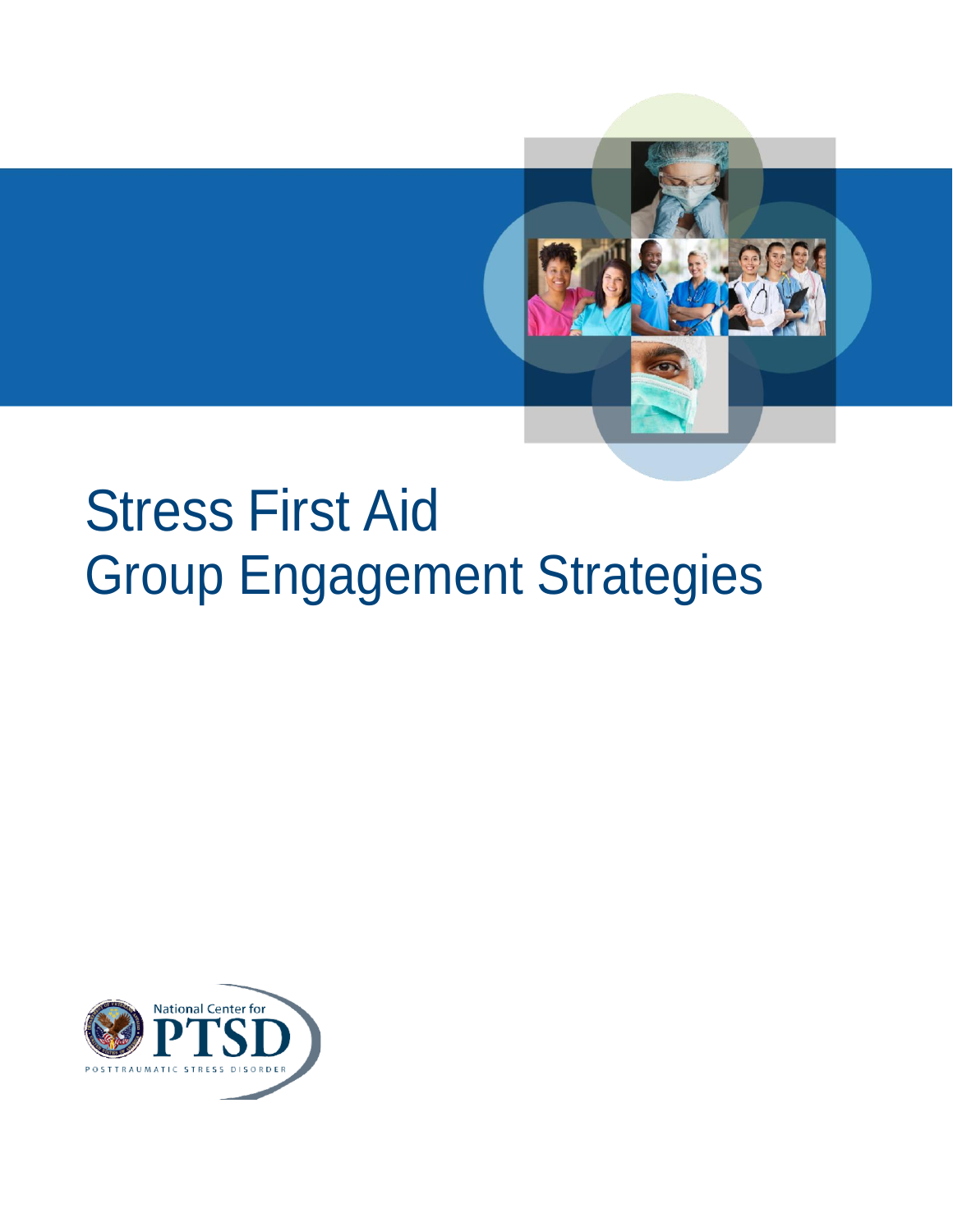

This guide was designed to to increase engagement with groups when offering Stress First Aid or Stress First Aid trainings. It was developed by Patricia Watson of the NationalCenter for PTSD, and Richard Westphal of the **University** of Virginia.

For additional information on Stress First Aid, you may also review the Stress First Aid for Health Care Workers Manual, by Patricia Watson, Ph.D., of the National Center for PTSD, and Richard Westphal of the University of Virginia.



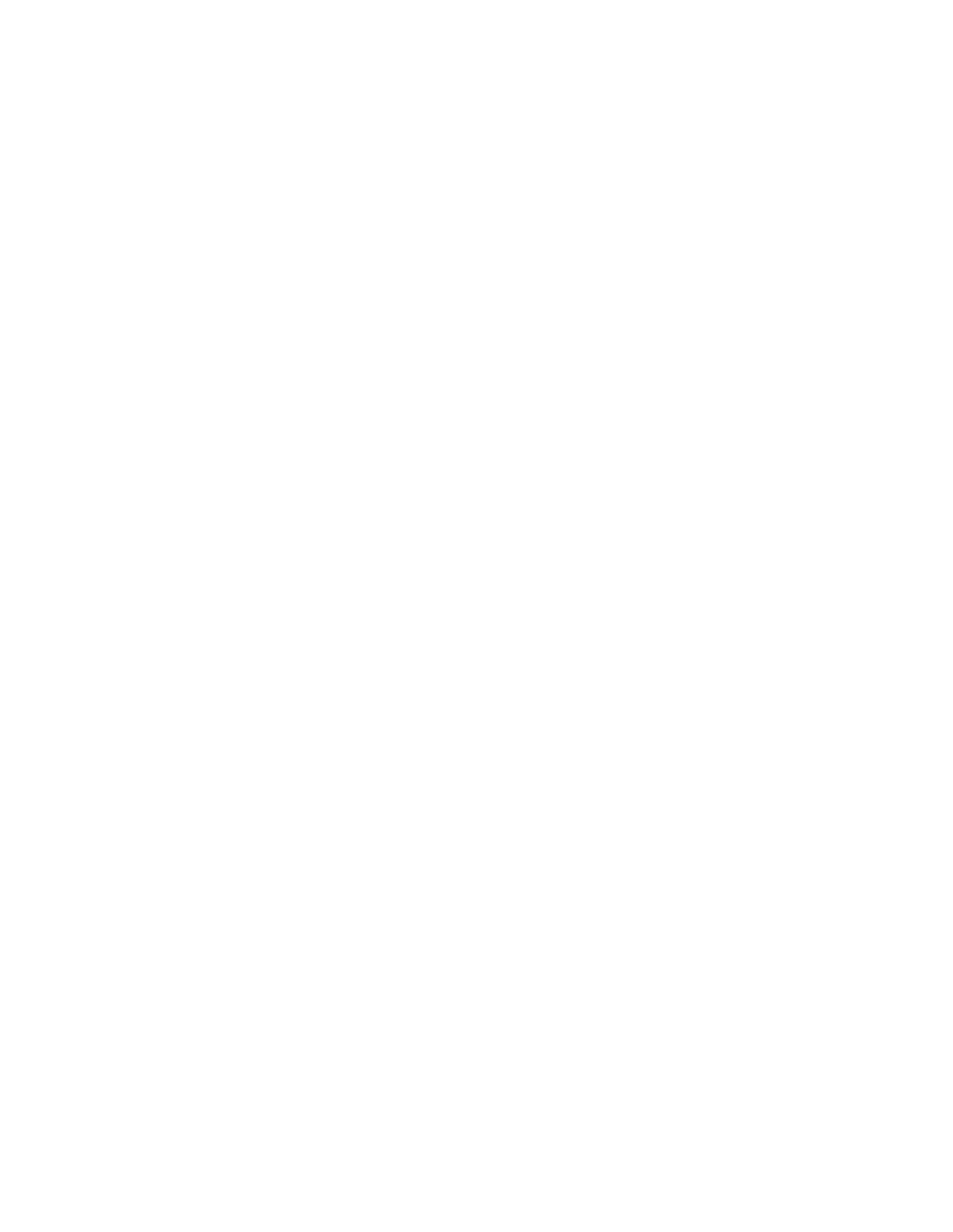

## Stress First Aid **Group Engagement Strategies**

Stress First Aid (SFA) is a self-care and coworker support model developed for those in high-stress occupations. It offers simple, practical actions to identify and address early stress reactions in oneself and others in both an acute and ongoing way (not just after "critical incidents"). It allows for differences in capacity for self-care or coworker support, as well as preferences as to what is most helpful. SFA gives a framework to identify the actions which might be most indicated in different circumstances. It also highlights the importance of organizations engaging in discussions and problem-solving around work stress.

This guide offers potential icebreakers and group engagement strategies that can be chosen from when delivering SFA or SFA trainings in your organization or department. None of these strategies are mandatory. They are offered as possible options only. You may choose other strategies that match your needs more closely. These strategies were originally compiled for in-person groups / trainings, but many could be adapted for virtual groups / trainings. Strategies specific to virtual groups are included in item 22 at the end of the document.

The SFA manual, workbook, and additional training resources can be found on the *[NCPTSD](https://www.ptsd.va.gov/professional/treat/type/stress_first_aid.asp) website*.

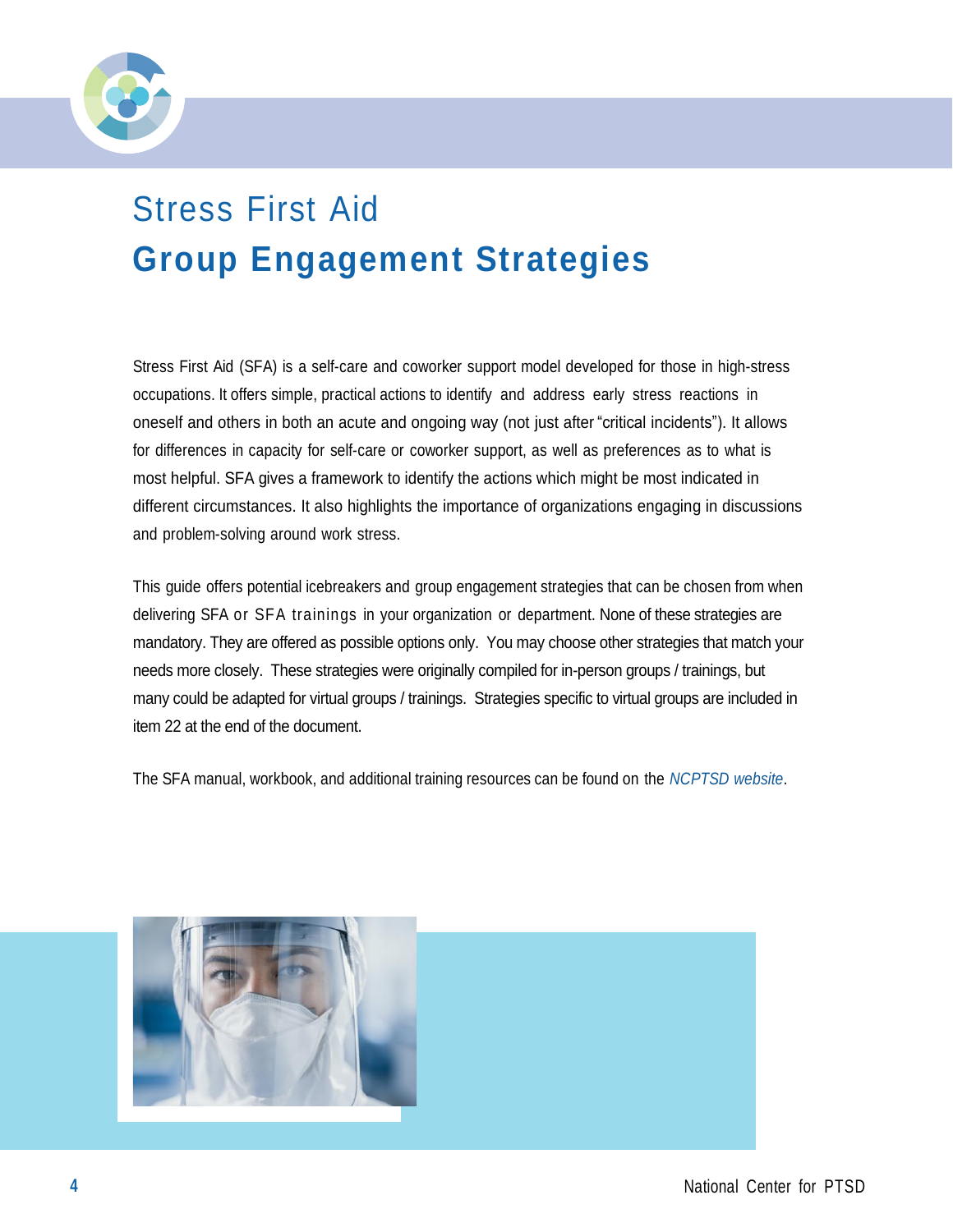

### Group Engagement Strategies

#### Trainings:

- 1. Introductions. For trainings, have each person introduce themselves, where they work and what they do, so you can tailor examples throughout the training, and they can network.
- 2. Personalize SFA Trainings. Personalize the training to engage the audience. Talk about the why this training is needed in this group, based on local statistics, or ways that you have used the intervention yourself (and even your own misgivings and solutions to obstacles). Trainees are more likely to be engaged when they see the need for the training, and that what you are teaching is important to you personally. Help people describe and discuss their own experiences.
- 3. Expectations. Ask people what they expect to get out of the training. While they are speaking, list the group's expectations and identify which components will be addressed and which won't. Also connect them to where they can find other resources related to expectations that won't be covered in the training.
- 4. Role Play: Either have pairs role play SFA interventions and report back how it felt for them to play each role, or have the trainers role play interventions for the group with everyone watching, and then ask them what they would do differently, what questions they have, etc.

#### Trainings or Group Meetings

- 1. Objects. Bring in six objects per small group, and have the group discuss ways that their object relates to their current context, then share with the group. Objects can include anything: bottled water, flashlight, food item, first aid kit, toy, blanket, plant, etc.
- 2. Challenges/Rewards. Have each person share his or her biggest challenges and biggest rewards from the previous week/month/year. Some groups do this several times a year.
- 3. Most Unique. Go around the room and have each person share something that makes them different from anyone in the group, like, "I've never left the state I was born in" or "I am one of ten kids."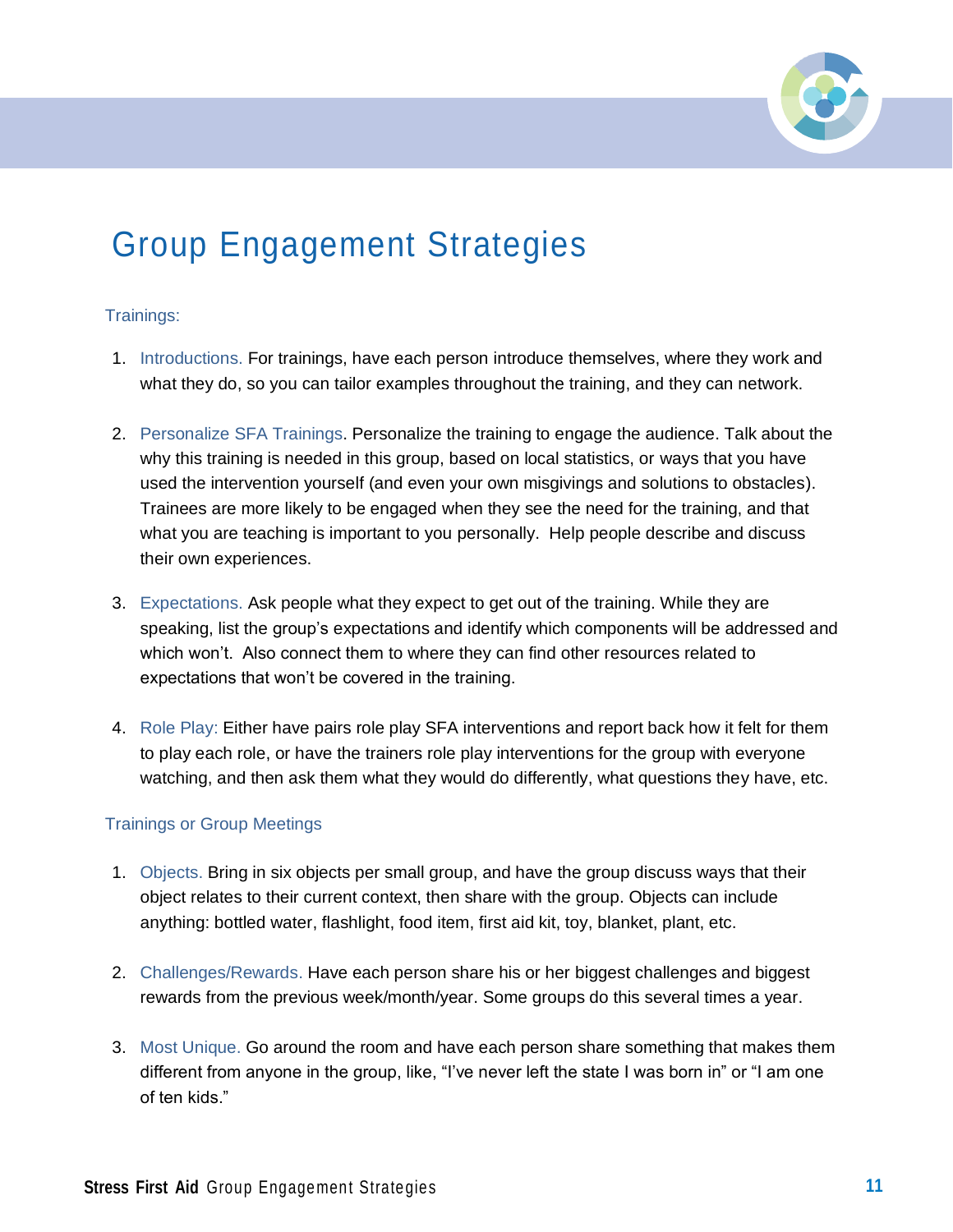

- 4. Two Truths and a Non-Truth. With groups that know each other, have each person make three fun/light biographical statements about themselves: two true statements and one lie. For example, "I've never \_\_, I have five siblings. I was born in \_\_\_." The group tries to guess which statement is the non-truth.
- 5. Personal Scavenger Hunt. Take five minutes and tell each person to find and share items in their wallet, briefcase, or purse, such as something that . . .
	- They've had a long time.
	- They're proud of.
	- Reveals a lot about them.
	- Reminds them of a fun time.
	- Concerns or worries them.

#### 6. Get To Know You Questions:

- What do you do for fun?
- What would be your ideal vacation?
- What is your superpower, or the superpower you would *like* to have?
- What is the most memorable activity you did with your family as a child?
- What quality do you appreciate most in a friend?
- What is one characteristic you received from you parents that you want to keep, and one you wish you could change?
- What is a good thing happening in your life right now, and what makes it good?
- If you knew you couldn't fail and money was no object, what would you like to do in the next five years?
- What would you like others to say about you when you are not in the room?
- On your phone, what's your most used emoji?
- What's the strangest food you've eaten?
- Who was your childhood famous crush?
- What would be one or more of your soundtrack songs?
- What celebrity do most people say you look like?
- If you could try any food, what would it be?
- What movie do you wish you could watch again for the first time?
- You can only eat one food again for the rest of your life. What is it?
- What's your go-to karaoke anthem?
- What's your favorite type of sandwich?
- When did you most question or wonder about life/spirituality/the meaning of why we're here, and how did it happen?
- 7. Colors Game. Pass around colored marbles, plastic disks, or candies like M&M's and tell everyone to take a few. Then, ask them to share something for every item. For example, something about their family for every red one, something about their plans for the future for every green one, etc.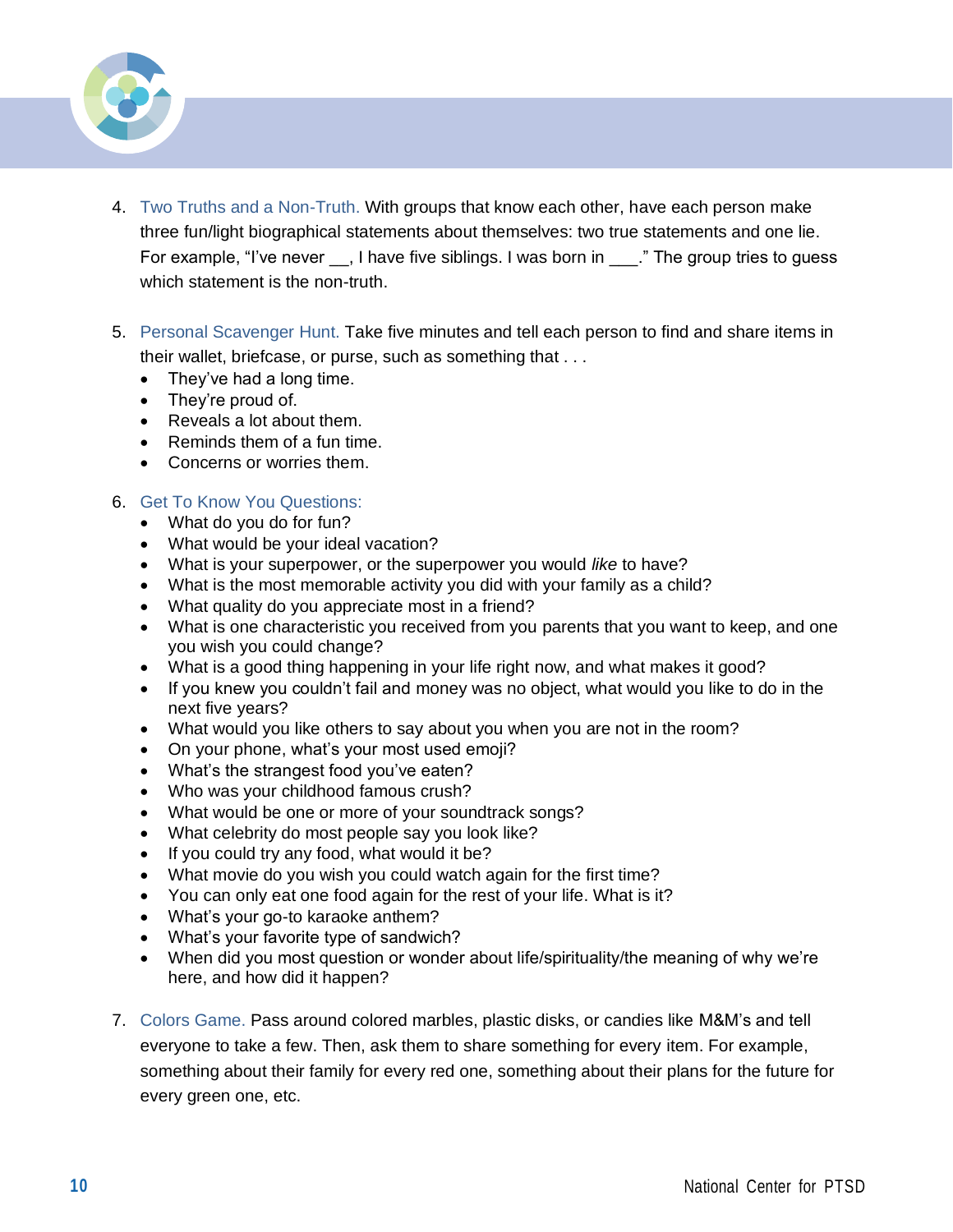

- 8. You Write the Question. Give each person a 3 X 5 card. You pick the topic and let them write the questions. For example, you choose "friendship" as a topic, and they each write out a question for anyone in the group to answer about friendship. For example, "What do you value most in a friend?" or, "Who was your best friend growing up and why?" Then pile all the cards face down in the middle of the group and let people draw. Topic ideas: jobs, life goals, funny stories, hobbies, family, fears, dating issues, significant relationships, relationship with God, etc.
- 9. My Life in Pictures. Bring a newspaper or magazine. Have people tear out a picture, article or anything they think tells something about themselves. If there's enough time they can make a collage that tells more about themselves.
- 10. Make Believe. Ask each person to share with the group some make believe wish, such as:
	- If you could go anywhere in the world now, where would you go and why?
	- If you could talk to anyone in the world, who would it be and why?
	- If you could talk to any person who has died, who would you talk to and why?
	- If you could wish one thing to come true about your upcoming summer, what would it be and why?
- 11. Deserted Island. Ask, "You've been exiled to a deserted island for a year. You are told you may take three things you want, apart from the essentials. What would you take and why?"
- 12. Heroes. Ask each person to name three people, past or present, they admire, and tell why. Or ask them if they could interview anyone in history, who would that be and why, and what one or two questions would they want to ask?
- 13. Find your Match. Cut up a photo of the characters form an old television show so one character is on each photo (i.e., Brady Bunch, Adams Family, Partridge Family, Gilligan's Island). Have each person find the people who are associated with their picture. That's their new group that can then engage in other activities on this list or related to a training exercise. They have to interact with almost everyone in the room to find their spot.
- 14. Problem-Solving. Share a challenging work scenario and give 10 minutes for the group to brainstorm solutions. Be clear that you might not be able to "solve" the problem but as a group could come up with creative ways to "mitigate" the problem or stress associated with the problem.
- 15. Walk. Take a walk together to get a break, change the scenery (whether indoors or outdoors) and get the body moving. Keep it simple or incorporate activities into the walk.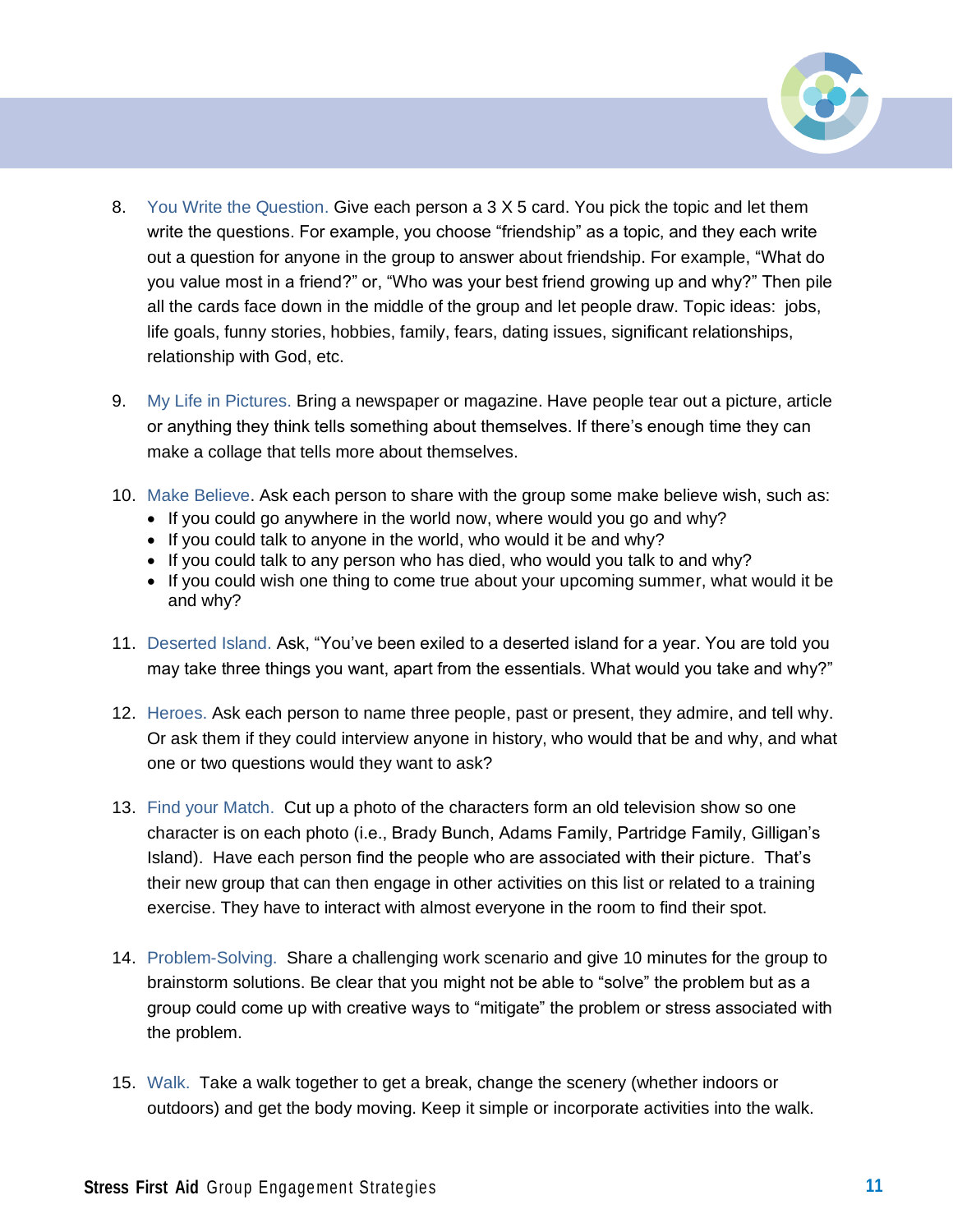

### 16. Calming exercises.

- Walk people through a guided breathing, mindfulness, and/or visualization exercise.
- Allow people to discuss what is most calming for them, and guide others through it if it is possible to do with the group.
- Have people make paper airplanes and write on each folded part a thing they want to "let go of" and then when they are done, they throw those things away with the airplane.
- 17. Sociometry. Tell the group that sociometry is a creative way to engage the group to explore the relationships and systems they live in. Pick a few options below and instruct people to move around the room to:
	- a. Find someone who:
		- Had the same breakfast as you
		- Has the same shoe size (or has the same size hand)
		- Has a different religious belief
		- You haven't met yet, but would really like to
		- Has the same favorite season
		- Has the same favorite sense
	- b. Arrange each other according to:
		- The place where you were born
		- The place where you live
		- A place you would like to visit
		- A place where a memorable event took place for you
	- c. Lineup according to:
		- Number of siblings
		- Thumb size
		- Number of glasses of water (or cups of caffeine) you drink per day
		- Introversion / extraversion
		- How tired / alert you feel
		- Number of different countries you've visited
	- d. Identify the person you've known the longest and put your hand on their shoulder. Then take a look around and see the clusters of groups. Interview and see how long they've known each other. Show who is in the center of communities and identify each person in the room. The well-connected person may be someone who is a good source of networking.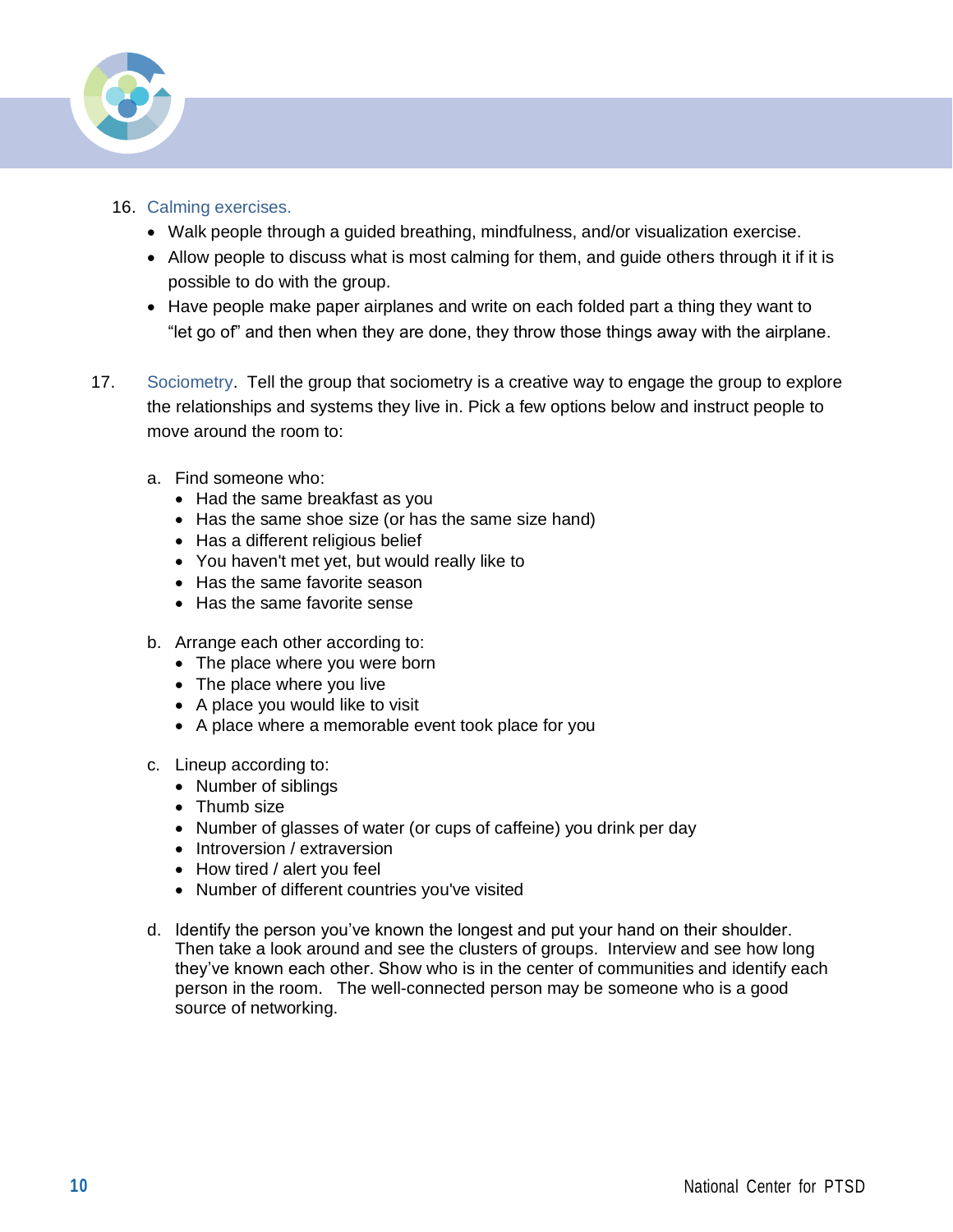

- 18. Universal Sentiment. Have people write down the name of someone/something near and dear to their heart, or something they really enjoy in life. Then ask them to imagine what they feel like or would feel like when/if they are/were disconnected from that person/thing/activity, to speak with each other with a sense of empathy for others in the group and for those they are working with.
- 19. Center of the Universe Energizer. Make the center of the universe the place where the training/group is taking place. Set up a compass, and have people position selves around room based on where they were born. Identify where people have come from, and who has come from the farthest away.
- 20. Brain Gym Energizer. At breaks, everyone gets a drink of water and does brain gym hands exercises [https://www.youtube.com/watch?v=AWvS1\\_lES9Y](https://www.youtube.com/watch?v=AWvS1_lES9Y)
- 21. Trying New Things. Have people fold their arms as they usually do, then ask them to put their arms folded with the opposite arm in front. It is an illustration of how we do things in one way most of the time, and when they need to do it differently, it can feel strange. Have a discussion about other changes that have felt this way for them lately.

*Some items from this list adapted from "The Ultimate Road Trip: a Guide to Leading Small Groups" by Rick James.*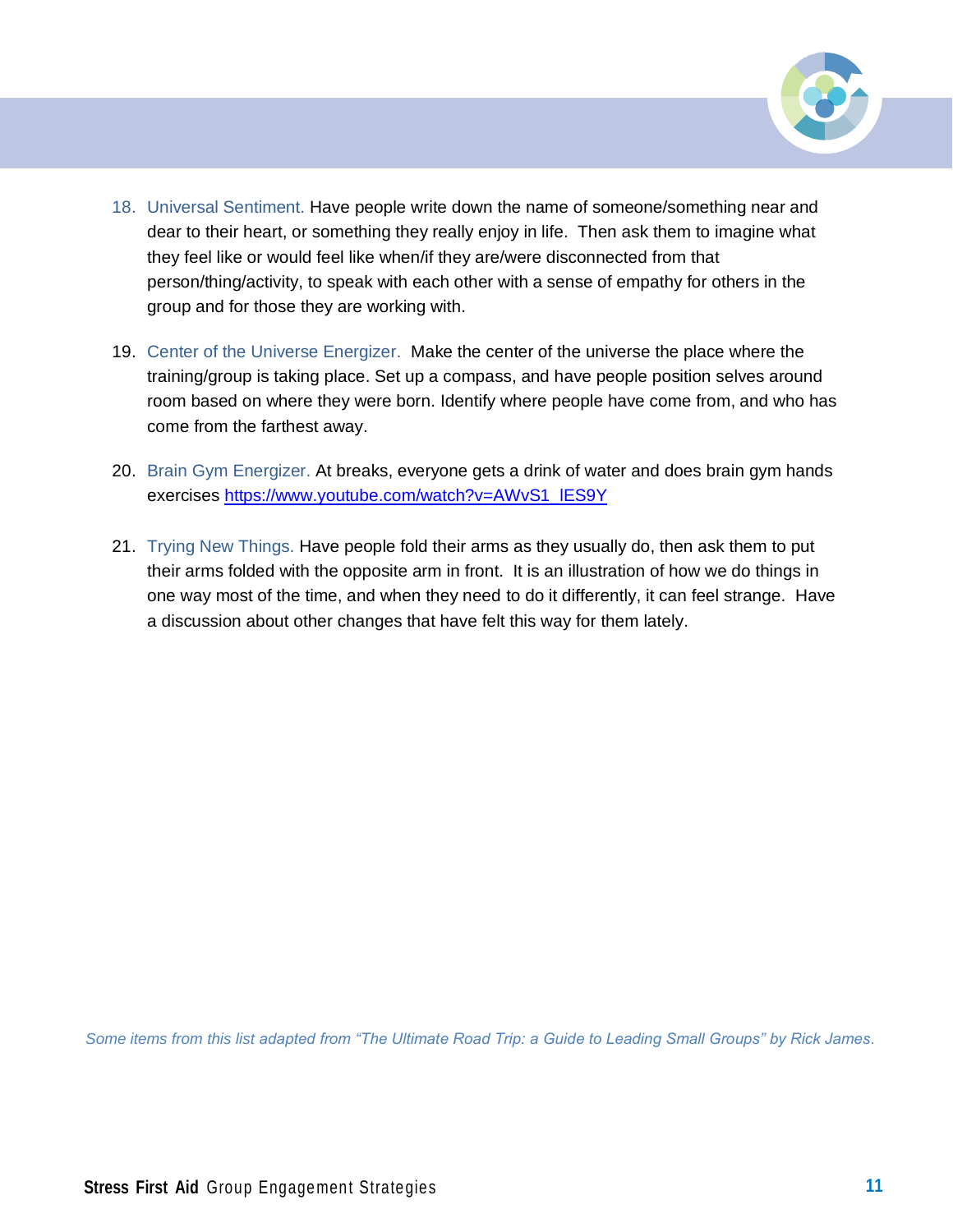

#### 22. Virtual Strategies to Engage People from a Distance:

- a. Set up a virtual meeting that includes whichever strategies you feel you could accomplish from items 1-21 on this list.
- b. Pick a secret support person and send notes or cards via regular mail.
- c. Hold a monthly lunch-and-learn with online videos of topics which interest staff.
- d. Complete a virtual scavenger hunt or game (Hangman, Trivial Pursuit, Battleship, etc.).
- e. Teach each other new hobbies or skills during virtual meetings or through short videos shared via message boards or video links.
- f. Use apps or virtual meetings to share favorite pictures with each other (family, pets, vacations, your favorite photographer's work, etc.).
- g. Have a virtual lunch date.
- h. Create shared play lists of favorite songs or funny videos.
- i. Organize a team effort and create something that virtually helps those in need.
- j. Start a virtual "favorites club" with books / YouTube channels / shows / movies / etc. Plan regular meetings to discuss.
- k. Start a monthly virtual talent show or cooking competition, where the most appealing video / photo / recipe wins.
- l. Embark on a virtual field trip together. Volunteers can pick a museum or destination to share virtually, and each person can explore and pick a time to reconnect afterwards to talk about your favorite parts.
- m. Start a virtual chain project where the team writes a story or screenplay together, adding a new sentence each go-around in a group email or board.
- n. Take turns sharing or reading your favorite quotes or poems aloud to each other.
- o. Use group emails, mobile platforms, or apps to create a virtual "water cooler/ social hour" where coworkers can 'drop by' when they need a short break. Ask coworkers how their days are going, offer your own updates or fun facts, or ask a question everyone can answer